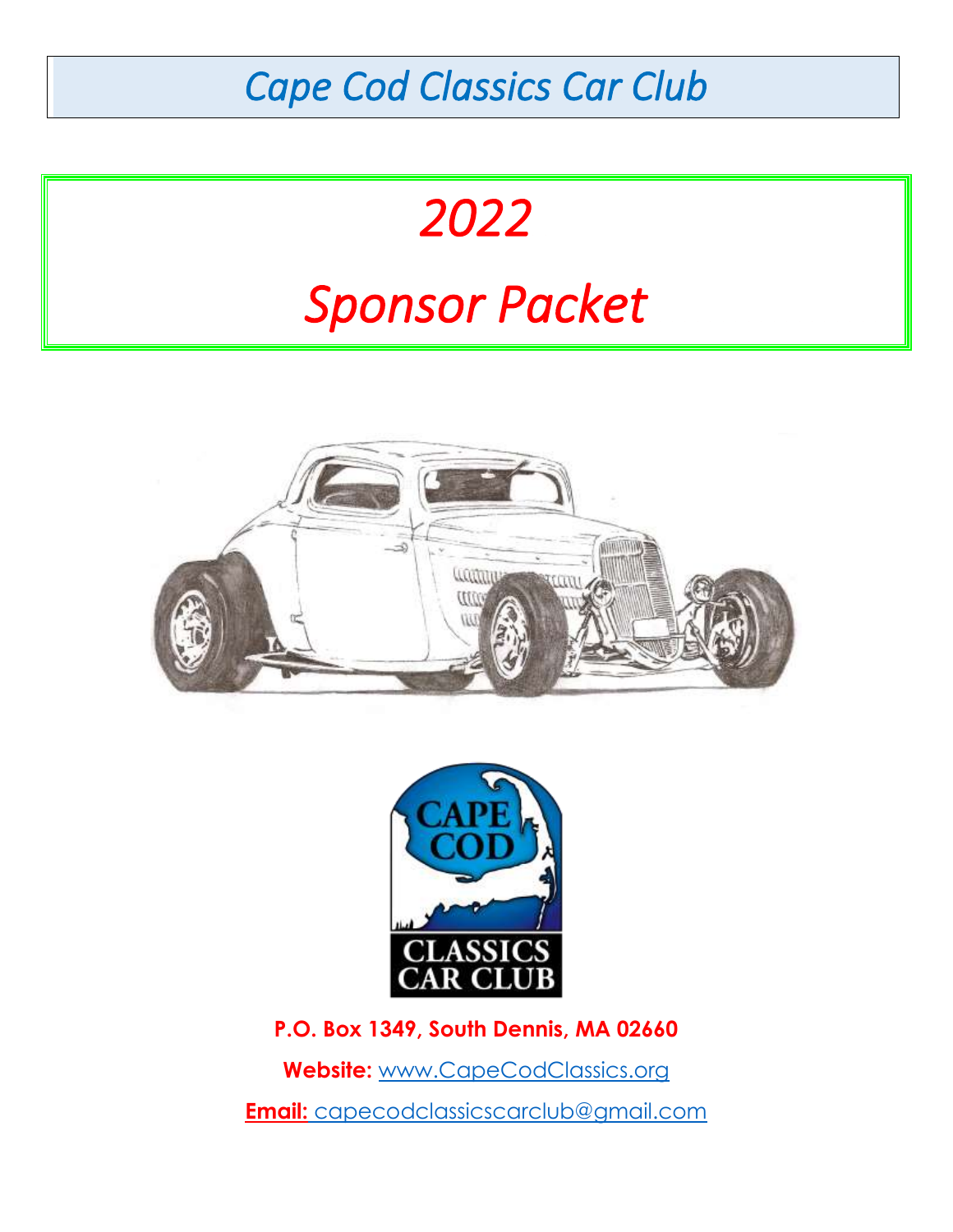## CAPE COD CLASSICS CAR CLUB

#### P.O BOX 1349, SOUTH DENNIS, MASSACHUSETTS 02660 **www. CapeCodClassics.org**

#### *FIND US ON OUR WEBSITE OR ON FACEBOOK FOR UP-TO-DATE SCHEDULING INFO*  Welcome to the Cape Cod Classics Car Club's Sponsor program!

Our club was started in the 1950's as a 'Tri-Five' Chevy club and has gone through a number of iterations since then. In 1980 it was again re-created into a club with a more relaxed vision of the vehicles, and today is a club that welcomes all vehicles of interest and all years.

We are the largest Classic Car Club on Cape Cod and are known throughout the State. Our 2021 membership was 229 paid members, of which 70 were new members!

We will be holding monthly member meeting the  $1<sup>st</sup>$  Wednesday of every month starting January  $5<sup>th</sup>$  2022. At our new location. The Yarmouth Senior Center on Forest Rd. in West Yarmouth MA

Our 2022 Saturday Night Cruise-ins will be held weekly from May 28 to September 24, at Patriot Square on Rt-134 in South Dennis, MA.

Our calendar of events takes us all over the Cape and beyond. We visit a number of local Retirement Facilities and participate with Local Cape Villages & Merchant's summer Cruise-ins. We are a member of The Dennis Chamber of Commerce.

We have established two club giving programs: 1. Scholarships & Toolships to Cape Cod Technical School (CCT & UCT) Seniors and 2. annual donations to Local Cape Cod Nonprofits (listed on our website).

In 2021 we were able to gift \$4,500 to Local Cape Nonprofits and in 2022 - we are pleased to announce we are able to give \$4,500 to graduating seniors going to work in the automotive field.

Your Support in any way is appreciated. We have several different opportunities for support for businesses and individuals as well.

Thank you for considering becoming a Sponsor of the Cape Cod Classics Car Club. Our highly attended events are the perfect opportunity for businesses or individuals to promote their products and services, not only to the members of the Club, but to the thousands of visitors who regularly attend our events or visit our web site. Club members are anxious to support those that support the Club. Classic cars are not just a hobby; they are a passion.

Thank you in advance for your support,

Ron Danielson– President

Email: [capecodclassicscarclub@gmail.com](mailto:capecodclassicscarclub@gmail.com)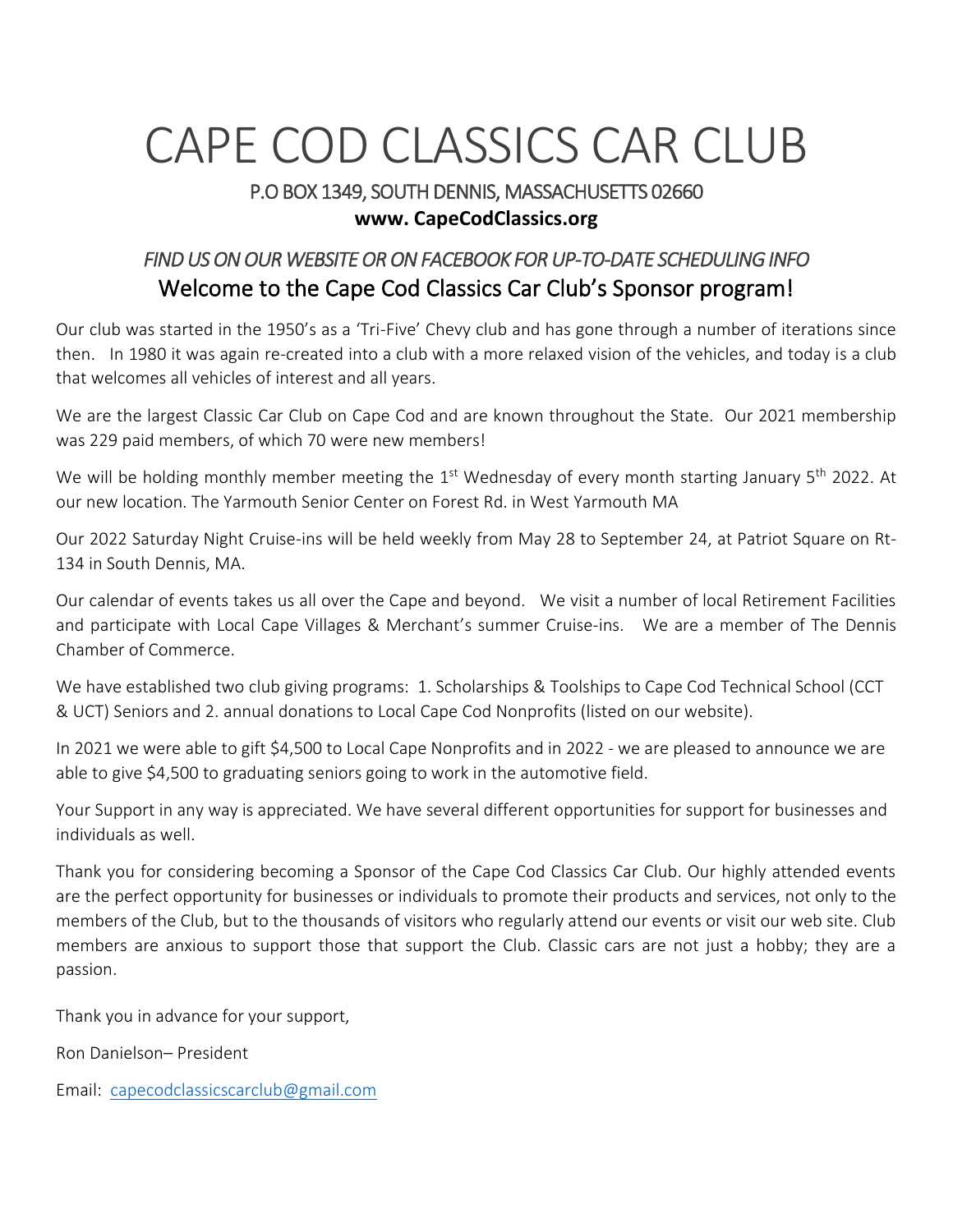### 2022 Cape Cod Classics Car Club Sponsor Opportunities

### \$300 Club Sponsor

#### *Cape Cod Classics Car Club is non-profit 501(c) organization #30-0225666*

The \$300 Sponsorship available through Cape Cod Classics Car Club is an affordable way to insure *maximum* exposure and recognition of your business or service. Your sponsorship at this level will give you the most visible presence to Club members, visitors and spectators through our web site, weekly cruise-ins and most special events.

#### The benefits afforded a \$300 Sponsorship are as follows:

- A premium 9 x 12-inch custom wall plaque for your place of business stating you are "Proud Sponsor of the Cape Cod Classics Car Club."
- In addition, your business will be advertised on our very popular Web Site [\(www.capecodclassics.org\)](http://www.capecodclassics.org/) where we display a revolving business card type ad on every page and when selected, brings the user to an expanded information page which also provides a link to your own web site. This is a very popular option for local businesses
- A minimum of one announcement of you as a Sponsor by our club D.J. at cruise-ins and events.
- A maximum two-line listing of your business on our Club trailer (door). The trailer is prominently displayed at cruise-ins and events.



*Visit Us Online at*: [www.CapeCodClassics.org](http://www.capecodclassics.org/)

Or check us out on Facebook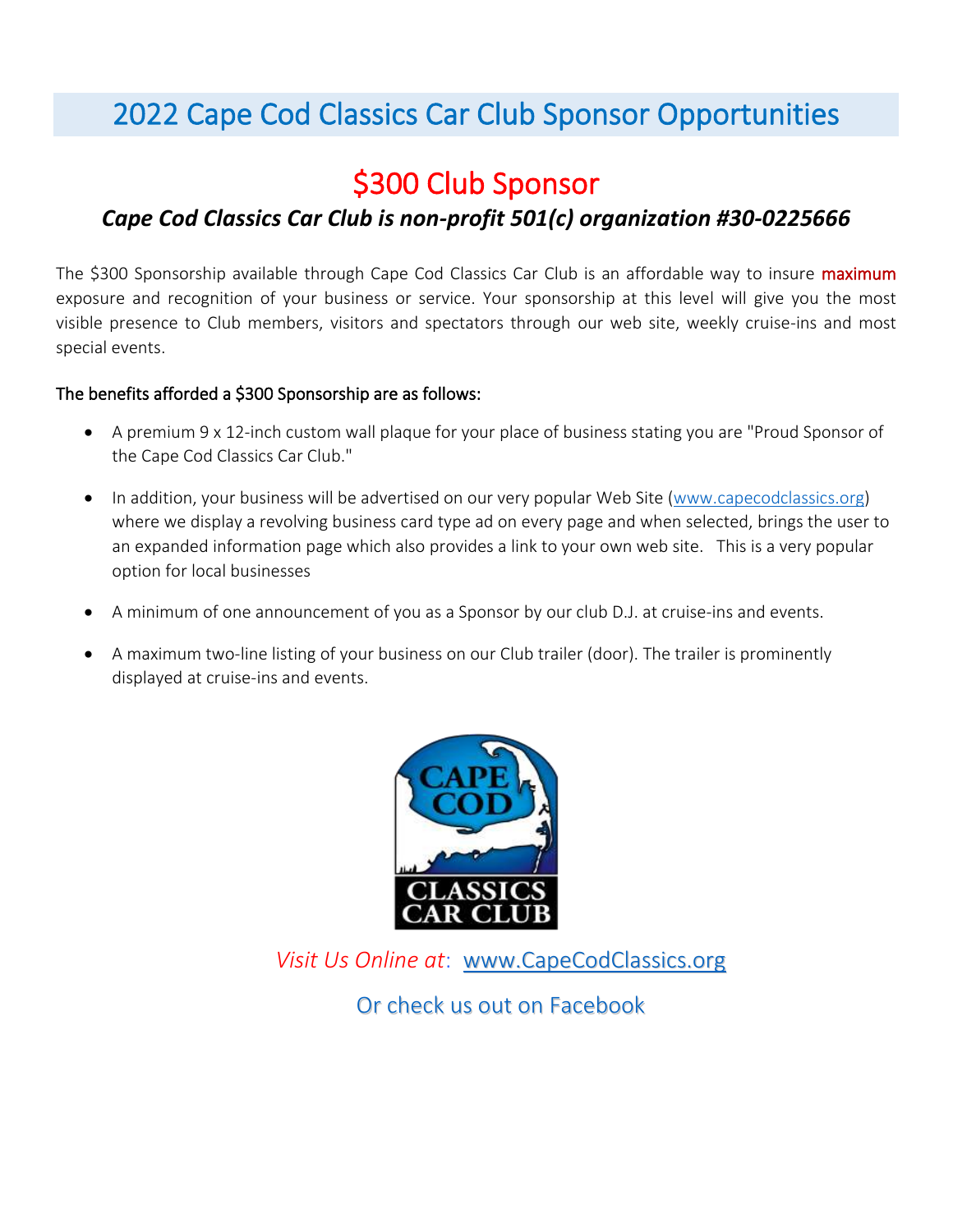## Cape Cod Classics Car Club – 2022 New Sponsor Form

## \$300.00

l

| Please print all information                                                                                       |  |
|--------------------------------------------------------------------------------------------------------------------|--|
|                                                                                                                    |  |
|                                                                                                                    |  |
|                                                                                                                    |  |
|                                                                                                                    |  |
|                                                                                                                    |  |
|                                                                                                                    |  |
|                                                                                                                    |  |
| (This is for a direct Internet "link" from our web site to yours)                                                  |  |
| E-mail Address: 2008. 2009. 2010. 2010. 2010. 2010. 2010. 2010. 2010. 2010. 2010. 2010. 2010. 2010. 2010. 2010     |  |
| (If you do not have a web site it may be used by you in lieu of a web site link)                                   |  |
| Please write your business name as you would like it to appear on our Club Trailer Sign? (Up to two lines of text) |  |
|                                                                                                                    |  |
|                                                                                                                    |  |
| What would you like to appear on our web site Sponsor Section?                                                     |  |
|                                                                                                                    |  |
|                                                                                                                    |  |
|                                                                                                                    |  |
|                                                                                                                    |  |
| Use back of paper if necessary                                                                                     |  |

We will need your business card to scan as a link to your web site/e-mail

Please include a good copy of your card